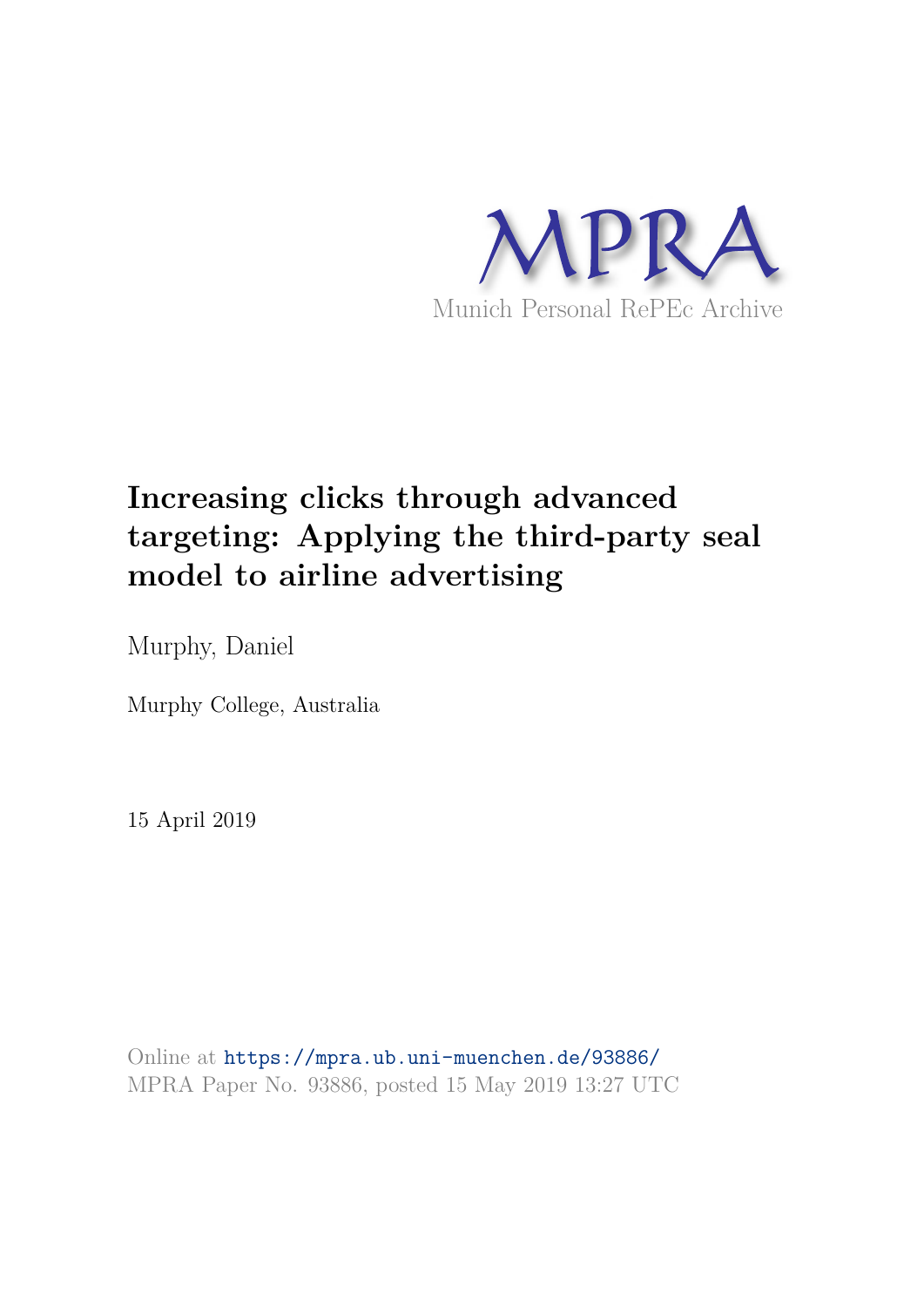# **Increasing clicks through advanced targeting: Applying the third-party seal model to airline advertising**

# **Daniel Murphy**

Murphy College, Australia

# Some rights reserved. Except otherwise noted, this work is licensed under: https://creativecommons.org/licenses/by-nc-nd/4.0

A previous version of this paper was published in: Journal of Tourism, Heritage & Services Marketing, Volume 5, Issue 1, 2019, pp. 24-30, http://doi.org/10.5281/zenodo.2641244

**Abstract:** *From five-star hotels and Michelin Star restaurants, few industries signal their quality and unique selling points through the use of third-party seals like tourism. However, despite using seals and certifications in advertising being widespread, little academic research has been conducted into their effectiveness. Through the running of campaigns on Facebook's Ad Manager for Indian airline Jet Airways, this study applies the Third-Party Seal Model to optimise campaign audiences to target the right prospects with the most effective message. Findings and a practical framework for optimal campaign delivery for the airline industry are presented.*

**Keywords:** *Third-Party Seal Model, social media advertising, airline marketing, third-party seals, online advertising*

#### **JEL Classification:** *M37, L93*

**Biographical note:** Daniel Murphy BBus (Marketing), is the Founder of Murphy College and the Principal Marketing Automation Consultant at Australian technology firm Squiz (study@murphycollege.com)

#### **1 INTRODUCTION**

From five-star hotels and Michelin Star restaurants to airline of the year and world's best holiday destination, few industries signal their quality and unique selling points through the use of third-party seals like tourism. However, while the effectiveness of these seals and certifications has been debated for decades by academics, their use and ability to drive purchase intent has not been extensively studied within a tourism context.

This limited research has focused around three areas; providing trust to online purchasers, signalling minimum service quality, and indicating environmental impact, with experiments limited to travel websites, hotel ratings, and ecotourism. Despite widespread industry use (for example Jet Airways, 2018; Rainforest Alliance, 2018; KLM, 2018), as well as airline-specific seals available in market, to date there has been no research into the use of third-party seals and certifications by airlines in advertising and public relations communications.

To help bridge this gap and assist marketers effectively deploy marketing and advertising campaigns using thirdparty seals, this study seeks to apply the Third-Party Seal Model (Murphy, 2018), to a social media marketing campaign for Indian airline Jet Airways. The Third-Party Seal Model is the first academically published model which provides marketing managers with the ability to compare the effectiveness of third-party seals to each other and predict which are more likely to increase the probability of a purchase. While created through a review of past literature and the results of consumer surveys, this study will be the first field test of the Third-Party Seal Model in an advertising context.

Through the use of advanced targeting features available on Facebook's ad manager platform, a single creative message will be shown to five unique audiences representing the three stages of the Third-Party Seal Model. The results of this study will provide actionable insights for marketers and product managers within the airline and tourism industries including advanced targeting and messaging strategies which can be directly implemented within digital marketing campaigns.

# **2 LITERATURE REVIEW**

#### *2.1 Why Passengers Choose an Airline*

Once heavily regulated and dominated by monopolies and oligopolies, the airline industry has seen significant change over the last half-a-century. Whereas once consumers were restricted in their options of where to fly and who to fly with, the industry has seen a move from value-added experience to pure commodity (Jarach, 2004), with it becoming increasingly difficult for airlines to differentiate in a competitive and saturated market (Pi and Huang, 2011). With this in mind, a number of researchers have sort to understand which factors most influence a traveller's choice of airline.

In their 2004 paper, Jarach suggested that traditional airline carriers develop a strategy around five key pillars. While not empirically researched, the pillars centre around a simple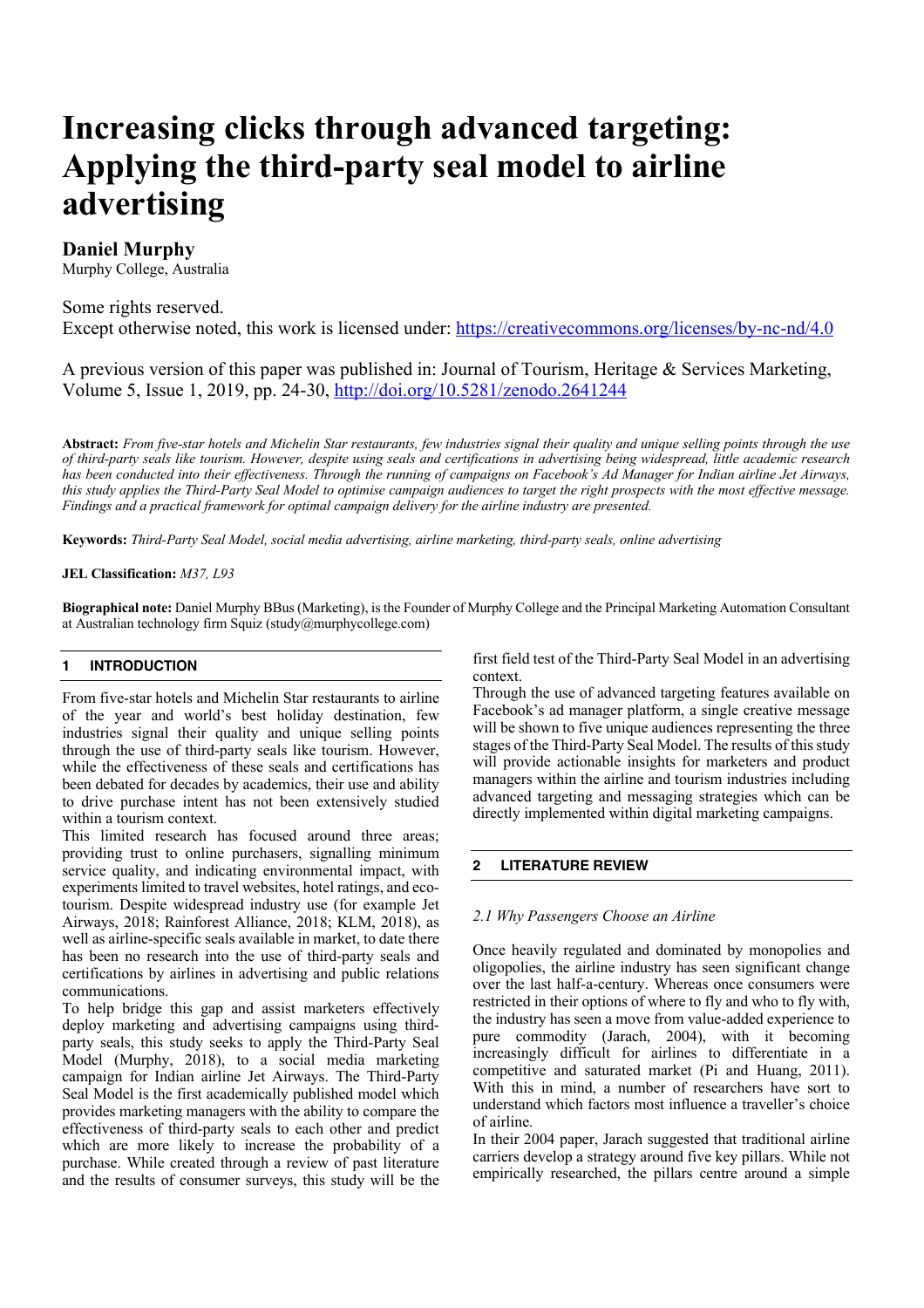value proposition which predicts and meets customer needs through clear and consistent marketing communications. The best approach which airlines should take with their value proposition falls into three key categories according to research; price and perceived value (Escobar-Rodríguez and Carvajal-Trujillo, 2013; Park et al., 2006), service quality (Park et al., 2006), and customer loyalty and habit (Escobar-Rodríguez and Carvajal-Trujillo, 2013; Pi and Huang, 2011). Of these three, price and perceived value and service quality lend themselves most to the use of third-party seals in marketing and advertising messaging.

In their modelling of service quality and marketing variables on passenger intention to use an airline in the future, Park and colleagues (2006) reported that perceived price was found to have a negative effect on behavioural intentions and a positive effect on perceived value. Ultimately finding that passengers were more likely to fly with an airline and recommend it to others if the ticket price was low. Similarly, Escobar-Rodríguez and Carvajal-Trujillo (2013) found that price was the second highest predictor of online purchase intent for airline tickets behind habit.

Service quality has also been shown to be both a positive influence on perceived value, passenger satisfaction, and behavioural intentions (Park et al, 2006). Experienced service quality and the perceptions created by advertising messaging of these services also contributes to customer loyalty (Kim et al, 2016; Pi and Huang, 2011; Misirlis et al, 2018). In their survey of first-class passengers, Kim and colleagues (2016) reported that customer-centric innovativeness is a strong driver of brand loyalty for airlines, with perceived innovativeness derived from experiential dimensions of inflight service designs including food, entertainment, physical environment, and flight attendant performance/physical appearance.

# *2.2 Third Party Seals and the Third-Party Seal Model*

The granting of seals, certifications, and guarantees by organisations to products and services has been a longstanding practice since the start of the 20th century. The likes of the Good Housekeeping Seal of Approval and Michelin Star are household names across the globe and considered by many consumers as indicators of quality. And since first being studied by Thomas Parkinson in 1975, many academics and researchers have sort to uncover whether this much-used marketing tactic is effective in driving purchase intent.

Results of this research has been mixed; from those finding seals to have a positive effect (for example Atkinson and Rosenthal, 2014; Bernard et al., 2015; Kamins and Marks, 1991), to those finding little or no impact (for example Hu et al., 2010; Kimery and McCord, 2006; McKnight et al., 2004; Chatzigeorgiou, 2017), and those finding results dependent on the circumstances (for example Caso et al., 2015; Orth and Krška, 2001; Viot, 2012; Christou, 2015).

In an attempt to increase the probability of third-party seals being an effective marketing tactic and product development strategy, the Third-Party Seal Model (TPSM) was developed as a guide for marketers and product managers (Murphy, 2018). Created using findings from past research and empirical results of two experiments, the TPSM (Fig. 1) recommends that third-party seals are most effective when the advertising brand is known to the consumer, the thirdparty seal is known to the consumer, and the seal represents an important consideration attribute for the product or service. For seals to be most effective and to influence purchase intent, the TPSM suggests that all three of these model stages must be passed by the message recipient (Murphy, 2018).





This study represents the first published test of the TPSM within a live advertising campaign. As such, the following hypothesis will be tested based on the model within an airline context to both validate the TPSM, and provide actionable advice for managers based on known key selling points:

*H1: Advertisements shown to an audience who knows the brand are more likely to be clicked than those who do not know the brand.*

*H2: Advertisements shown to an audience who knows the third-party seal are more likely to be clicked than those who do not know the third-party seal.*

*H3: Advertisements shown to an audience to whom the thirdparty seal represents an important decision-making attribute are more likely to be clicked than those for which it doesn't. H4: Advertisements shown to an audience who knows the brand, the third-party seal, and to whom the third-party seal represents an important decision-making attribute are more likely to be clicked than those who don't and for which it doesn't.*

## *2.3 Research of Third-Party Seals in Airline and Tourism Marketing*

While both price and service quality would seem to be ideal attributes which can be easily communicated through the use of third-party seals, little research has been conducted into their use specifically within the airline industry. Within the tourism industry as a whole, research into third-party seals generally focuses around three areas; providing trust to online purchasers, signalling minimum service quality, and indicating environmental impact.

In a 2015 study, Ponte et all investigated the use of trust seals such as TRUSTe, VeriSign, and BBBOnline as part of a wider model for online purchase intention for travel websites based on perceived value, trust, and the antecedents of perceived security and privacy. The team propose that consumers' perceived security of websites for shopping for travel depends on eight variables which include the display of third-party assurance seals on the website, the understanding of the seals, and the general disposition to trust the perception of third-party certification. These results are not dissimilar to other research results (see Murphy, 2018), or the Third-Party Seal Model. However, interestingly, in their similar study of consumer's trust toward online travel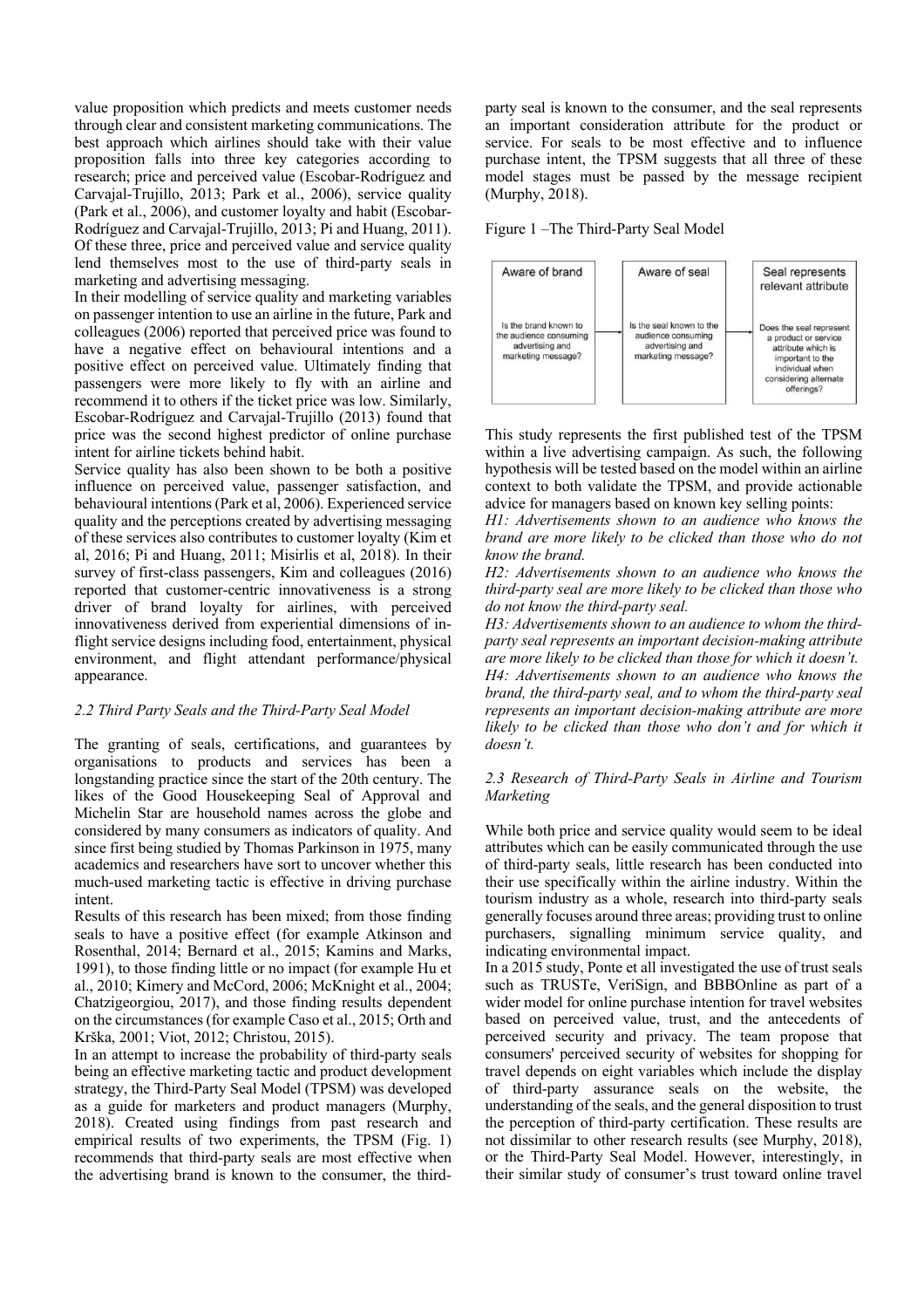websites, Agag and El-Masry (2017) did not explicitly investigate the use of third-party seals.

The rating of hotels by third parties is a long-standing practice in the industry. However, according to Caso et all (2015), their impact may not be as significant as managers would hope. From their study of consumers through a questionnaire, they reported that although quality certifications help to decrease tourists' perceived risk, they suffer from an awareness problem. For involved decisionmakers, quality certification is an important, but not determinant, selection criterion. Alternatively, when tourists have less time for travel planning, certifications suffer from awareness limitations and rely on more familiar signals such as brand name or price (Kassianidis and Christou, 2009). These results are somewhat explained by Lockyer and Roberts (2009), who suggest that the longer a guest stays in a motel, the more important higher levels of comfort and "enhancers" are.

Like price and service quality, the environmental benefits and impact of travel providers and services can easily be communicated through the use of third-party seals. However, while eco-tourism and environmental considerations have been shown to be positive attributes for some consumers (Chia-Jung and Pei-Chun, 2014; Verma and Chandra, 2016; Verma and Chandra, 2018), like all other industries, the effect of signalling this through the use of third-party seals has been shown to be product and consumer depended (Esparon et al, 2014; Zafiropoulos et al, 2015).

# *2.4 The Use of Third-Party Seals in Airline Marketing*

While not previously studied in an academic context, the use of third-party seals and certifications in advertising and public relations communications by airlines is a widespread industry practice. From the self-awarded "Best Price Promise" from India's Jet Airways (Jet Airways, 2018) to Asiana Airline's use of Rainforest Alliance Certified coffee (Rainforest Alliance, 2018) and KLM's proud promotion of winning three 2018 TripAdvisor Traveller's Choice Awards (KLM, 2018), airlines the world over use third-party seals in a variety of applications.

A number of well-known organisations grant third-party seals specifically to the airline industry (see Appendix 1). In particular, these seals provide airlines with the ability to signal their service quality and value for money in comparison to other airlines; two of the three most important factors in driving purchase intent. Of the granting organisations, TripAdvisor seemingly has the greatest recognition among consumers, with 6,275,551 Facebook followers compared to the next highest, Air Help, with 643,662, and as the most-visited travel site in the world (TripAdvisor, 2018). The low following of industry and media recognised seals such as Skytrax (92,306 followers) is in line with past research which suggests that many thirdparty seals have a recognition problem (Dam and Reuvekamp, 1995; Norberg, 2000).

#### **3 TESTING THE THIRD-PARTY SEAL MODEL**

With well-followed third-party seals which signify important purchase intent factors, air travel is an ideal industry to test the effectiveness of the TPSM. Digital marketing platforms,

specifically Facebook's Ad Manager also provide the opportunity to categorise with some certainty a consumer's fit as the ideal recipient for messages according to the TPSM. To test the effectiveness of the TPSM in an advertising context, social media display advertisements will be shown through Facebook's display network to unique audiences to test the aforementioned hypothesis.

## *3.1 Research Design and Method*

As part of an affiliate marketing program, a Facebook ad campaign was created for Indian private airline, Jet Airways. Jet Airways was chosen for the experiment due to the engagement with the author for marketing activities, as well as its size, brand awareness, and receipt of third-party seals. With 14.2% market share of the Indian domestic air travel in the first half of 2018 (Directorate General of Civil Aviation, 2018), Jet Airways is the second largest domestic airline in India. Jet Airways was also the winner of the 2017 TripAdvisor Traveller's Choice Indian Airline of the Year, providing the opportunity to use the best-known airlinerelated third-party seal within the advertising creative.

#### Figure 2 – Advertising creative used in campaign

See the more than 50 destinations in India and 22 across the world with the airline voted the best in India by TripAdvisor for 2017.



Run between the 7th and 29th of August 2018, the same ad creative (Figure 2), was shown to five unique audiences. Utilising the ad targeting available through Facebook's Ads Manager, the audiences were created to be unique and not overlap, as well as match the stages of the TPSM as closely as possible (Table 1). While it is impossible to know with certainty whether an audience member is aware of the brand (Jet Airways), the third-party organisation and their seal (TripAdvisor Traveller's Choice) and whether it represents an important decision-making attribute, the audiences do reasonably increase the probability of this being, or not being the case where relevant.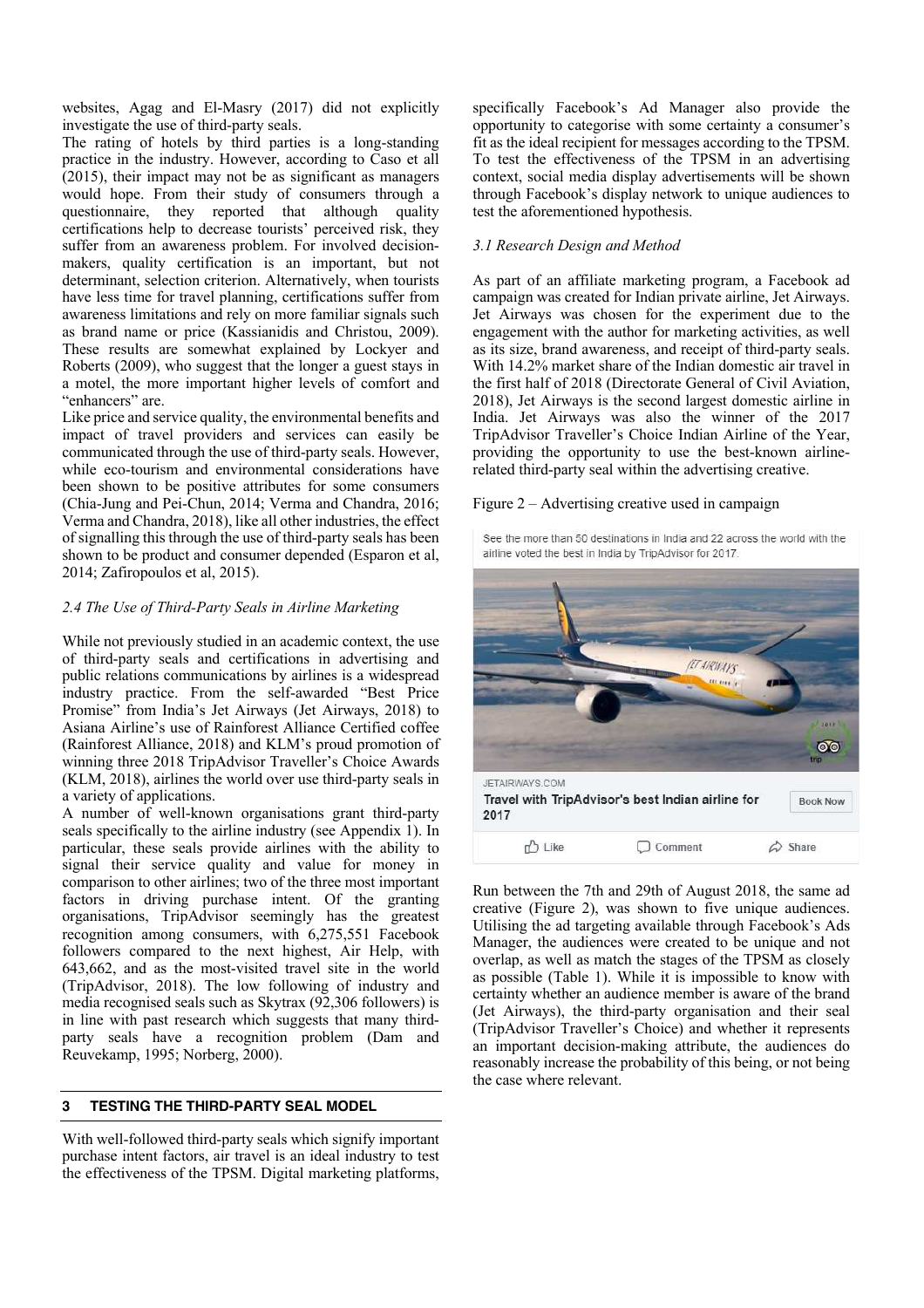Table 1 - Audiences used in the experiment

| Audience                         | Audience 1                                                                                        | Audience 2                                                                                                                                                                                              | Audience 3                                                                                                                                                                                                  | Audience 4                                                                                                                                                          | Audience 5                                                                                                                                                              |
|----------------------------------|---------------------------------------------------------------------------------------------------|---------------------------------------------------------------------------------------------------------------------------------------------------------------------------------------------------------|-------------------------------------------------------------------------------------------------------------------------------------------------------------------------------------------------------------|---------------------------------------------------------------------------------------------------------------------------------------------------------------------|-------------------------------------------------------------------------------------------------------------------------------------------------------------------------|
| Demographics                     | Located in<br>India<br>Aged 18 to<br>60<br>English<br>speaking                                    | • Located in<br>India<br>$\bullet$ Aged 18 to 60<br>$\bullet$ English<br>speaking                                                                                                                       | • Located in<br>India<br>$\bullet$ Aged 18 to 60<br>• English<br>speaking                                                                                                                                   | · Located in<br>India<br>$\bullet$ Aged 18 to 60<br>• English<br>speaking                                                                                           | • Located in<br>India<br>• Aged 18 to $60$<br>$\bullet$ English<br>speaking                                                                                             |
| Included<br>interests/likes      |                                                                                                   | Interest in<br>$\bullet$<br>travel                                                                                                                                                                      | · Interest in<br>travel<br>• Fan of Jet<br>Airways                                                                                                                                                          | · Interest in<br>travel<br>$\bullet$ Fan of<br>TripAdvisor                                                                                                          | · Interest in<br>travel<br>• Fan of Jet<br>Airways<br>$\bullet$ Fan of<br>TripAdvisor                                                                                   |
| Excluded<br>interests/likes      | Interest in<br>$\bullet$<br>travel<br>Fan of Jet<br>$\bullet$<br>Airways<br>Fan of<br>TripAdvisor | • Fan of Jet<br>Airways<br>$•$ Fan of<br>TripAdvisor                                                                                                                                                    | $\bullet$ Fan of<br>TripAdvisor                                                                                                                                                                             | • Fan of Jet<br>Airways                                                                                                                                             |                                                                                                                                                                         |
| Assumptions<br>about<br>audience | Unlikely to be a<br>regular traveller.<br>does not know of Jet<br>Airways or<br>TripAdvisor       | Regular<br>traveller, may<br>know of Jet<br>Airways, may<br>know of<br>TripAdvisor,<br>unlikely to use<br>TripAdvisor or<br>similar<br>recommendation<br>service when<br>making<br>purchase<br>decision | Regular<br>traveller.<br>certainly knows<br>Jet Airways,<br>may know of<br>TripAdvisor,<br>unlikely to use<br>TripAdvisor or<br>similar<br>recommendation<br>service when<br>making<br>purchase<br>decision | Regular<br>traveller, may<br>know of Jet<br>Airways.<br>certainly knows<br>TripAdvisor,<br>uses<br>recommendation<br>service when<br>making<br>purchase<br>decision | Regular<br>traveller.<br>certainly knows<br>Jet Airways.<br>certainly knows<br>TripAdvisor,<br>uses<br>recommendation<br>service when<br>making<br>purchase<br>decision |

For the purposes of the experiment, Audience 1 will represent the control group by which all four hypotheses will be tested. While this audience may be aware of the brand, third-party and seal, and see travel advice as an important decisionmaking factor, given they have not followed either Jet Airways or TripAdvisor, or indicated any interest in, or shown signs of travel, the risk of this being the case has been reduced as far as practically possible. To test whether the change in audience had an effect or not, a chi-square test will be completed for each hypothesis to find whether the p-value is significant (Biau et al., 2010; Kohavi and Longbotham, 2017).

## **4 RESULTS AND DISCUSSION**

Throughout the experiment, 115,781 impressions were delivered to 106,263 individuals across the five audiences, a valid sample size for an online experiment (Kohavi et al., 2014; Kohavi and Longbotham, 2017). Due to the size of the audiences and the auction-style bidding of the Facebook ad platform, each audience was served different numbers of ads with clicks varying from the most expensive cost of \$0.63 for Audience 5 to \$0.06 for Audience 4. Unsurprisingly given this result, Audience 4 received the most clicks of any audience with 176, despite having the lowest number of impressions.

Table 2 - Results of experiment per audience

| Audience       | Audience 1 | Audience 2 | Audience 3 | Audience 4 | Audience 5 |
|----------------|------------|------------|------------|------------|------------|
| Impressions    | 20.427     | 35,988     | 41,096     | 7.379      | 10.206     |
| Reach          | 20,303     | 35,200     | 40,504     | 6,526      | 4,088      |
| <b>Clicks</b>  | 22         | 47         | 42         | 176        | 14         |
| Click rate     | 0.0011     | 0.0013     | 0.0010     | 0.0238     | 0.0013     |
| Cost per click | \$0.16     | \$0.21     | \$0.22     | \$0.06     | \$0.63     |

To test whether audience members who know the brand Jet Airways were more likely to click on the advertisement, the results of Audience 1 and the combination of Audience 3 and Audience 5 were compared. A chi-squared analysis did not show a significant difference between knowing the band and not knowing the brand ( $χ$ 2= 0.026, df=1, P=0.8715), therefore hypothesis one is rejected. While this may seem to also invalidate the TPSM, these results may be due to the importance of customer loyalty and habit in purchase intent (Escobar-Rodríguez and Carvajal-Trujillo, 2013; Pi and Huang, 2011). That is, those who are already aware of or are customers of Jet Airways will purchase tickets with the airline when needed and not when prompted by advertisements highlighting other drivers of purchase intent such as customer service and price.

To test whether audience members who know the third-party seal and to whom the third-party seal represents an important decision-making attribute were more likely to click on the advertisement, the results of Audience 1 and the combination of Audience 4 and Audience 5 were compared. A chi-squared analysis showed a significant difference between knowing the third-party seal and having it represent an important decision-making attribute and not knowing the third-party seal or having it represent an important decision-making attribute ( $\chi$ 2= 163.281, df=1, P=0.0001), therefore hypothesis two and three are accepted.

Finally, to test whether an audience who knows the brand, the third-party seal, and to whom the third-party seal represents an important decision-making attribute are more likely to be click than the control, the results of Audience 1 and Audience 5 were compared. A chi-squared analysis did not show a significant difference between knowing the brand, third-party seal and having it represent an important decision-making attribute and not knowing the brand, third-party seal or having it represent an important decision-making attribute  $(\chi2= 0.313, df=1, P=0.5761)$ , therefore hypothesis four is rejected. Like the test of hypothesis one, these results may be due to members of this audience already being customers, or aware of Jet Airways' price and service quality attributes, and therefore do not find the advertising messaging appealing. This theory can also be implied from the comparison of Audience 4 and Audience 5. Here, despite both audiences knowing the third-party seal and having it represent an important decision-making attribute, there was a significant difference between those who followed Jet Airways and those who didn't ( $\chi$ 2= 202.488, df=1, P=0.0001).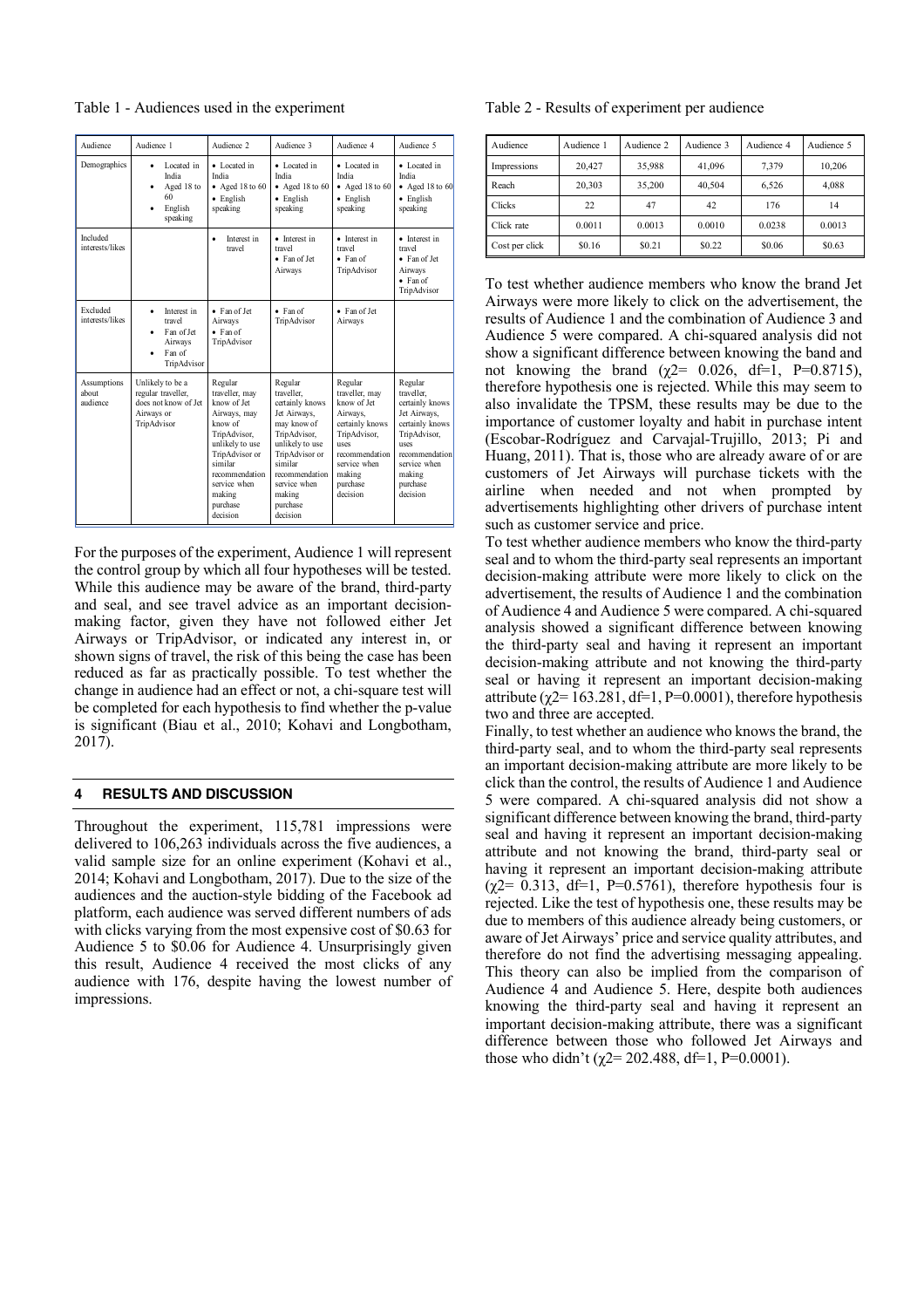#### Table 3 – Results of hypothesis tests

| Hypothesis     | Description                                                                                                                                                                                                                                                | Result   |
|----------------|------------------------------------------------------------------------------------------------------------------------------------------------------------------------------------------------------------------------------------------------------------|----------|
| H1             | Advertisements shown to an audience who knows the<br>brand are more likely to be clicked than those who do<br>not know the brand                                                                                                                           | Rejected |
| H <sub>2</sub> | Advertisements shown to an audience who knows the<br>third-party seal are more likely to be clicked than<br>those who do not know the third-party seal.                                                                                                    | Accepted |
| H <sub>3</sub> | Advertisements shown to an audience to whom the<br>third-party seal represents an important decision-<br>making attribute are more likely to be clicked than<br>those for which it doesn't                                                                 | Accepted |
| H <sub>4</sub> | Advertisements shown to an audience who knows the<br>brand, the third-party seal, and to whom the third-<br>party seal represents an important decision-making<br>attribute are more likely to be clicked than those who<br>don't and for which it doesn't | Rejected |

These results suggest that knowledge of a third-party seal, and having it represent an important decision-making attribute is the most influential component of the TSPM. However, to test this, further research would need to ensure that those in the control group have not heard of the brand prior to receiving marketing messages so therefore cannot be concluded from this study.

However, the significant results seen between those following TripAdvisor and those who don't has wide-ranging implications to the industry and may revolutionise the use of third-party seals in marketing and advertising materials. Indeed, if treated as a campaign promoted to 115,096 recipients, this study has shown that as little as 15% of the audience accounted for 63% of total clicks. By segmenting audiences and tailoring messages to only those who they will resonate with (see Conclusion and Managerial Implications for recommendations), significant budget can be saved while increasing campaign effectiveness.

## **5 CONCLUSION AND MANAGERIAL IMPLICATIONS**

The results of this experiment provide airline marketing and product managers with clear insights which can be directly applied to advertising campaigns. While the rejection of hypothesis one and four would suggest that the TPSM is invalid, the sheer size and brand awareness of Jet Airways within the Indian domestic market means that potentially the application of the TPSM may be even easier for established brands. Having carried more 11m passengers in the first half of 2018 alone (Directorate General of Civil Aviation, 2018), and as one of three airlines listed in among India's most valuable brands in 2017 (Brand Finance, 2017), there is little doubt that most Indians would pass the first stage of the TPSM (Murphy, 2018).

For established airlines, this makes the use of third-party seals a viable advertising tactic, especially through the use of digital advertising with advanced segmentation. Combining the information available to marketers, as well as the known drivers of purchase intent for airline passengers, it is possible to apply the TPSM to reach an audience with messages that will increase purchase intent. Table 4 provides a practical framework by which marketers can segment and target customers using the TSPM based on whether they have previously flown with the airline.

For past and current customers, seals should represent relationship-orientated promotion to increase customer loyalty (Pi and Huang, 2011). These can include value-add services such as shuttle buses and priority access, charitable and environmental benefits and programs, referral programs, and discounts and bonuses available with other brands. For prospective customers, seals should represent price and value for money or service quality compared to alternate offerings; for example, the winning of awards.

Table 4 - Recommendation of application of TPSM for airline marketing

| Audience                       | Brand targeting                                                                                                                                                                   | Seal targeting                                                                          | Key attribute seal should<br>highlight                                                                                               |
|--------------------------------|-----------------------------------------------------------------------------------------------------------------------------------------------------------------------------------|-----------------------------------------------------------------------------------------|--------------------------------------------------------------------------------------------------------------------------------------|
| Past &<br>current<br>customers | Follows brand on<br>social media<br>Subscriber to<br>٠<br><b>EDMs</b><br>A known<br>customer from<br><b>CRM</b><br>Retargeting from<br>$\bullet$<br>purchase<br>confirmation page | Follows seal on<br>social media<br>Completes<br>٠<br>search for<br>relevant<br>keywords | Value-add<br>services<br>Charity and<br>٠<br>environmental<br>benefits<br>Referral<br>٠<br>programs<br>Discounts for<br>other brands |
| Prospective<br>customers       | Categorised as a<br>regular traveller<br>Completes search<br>$\bullet$<br>for relevant<br>keywords<br>Follower of<br>$\bullet$<br>competitor airline                              | Follows seal on<br>social media<br>Completes<br>٠<br>search for<br>relevant<br>keywords | Price<br>Service quality                                                                                                             |

The results of this study provide marketers with a unique framework to deploy bespoke and personalised campaigns through the use of the TPSM to past, current, and prospective customers through digital marketing channels. Not only does this framework allow marketers to reach audiences with the correct messaging, but also reduce advertising costs through wasted impressions to audience members where messages will not resonate. The study also highlights the importance of prioritising certain third-party seals over others, particularly those which are recognised and understood by the target audience.

#### *5.1 Theoretical Implications*

This study represents the first time that third-party seals have been tested in relation to the airline industry and contributes to the small body of literature related to the third-party seals in the wider tourism context. The validation of the TPSM as a tool to predict the use of third-party seals are more likely to increase the probability of a purchase is also an important contribution to the disparate streams of third-party seal research. Now validated, the TPSM can be used by researchers to not only compare the effectiveness of seals in other industries, but also analyse existing campaigns to measure their effectiveness and provide recommendations for improvement at marco and mico levels.

#### *5.2. Limitations and Future Research*

As with all research, this study was not without limitations and does provide further avenues for research in the future. The use of Facebook advertising and a limited budget provides opportunities for research to be conducted using other marketing and communication channels and to a larger audience. However, the author cautions that through other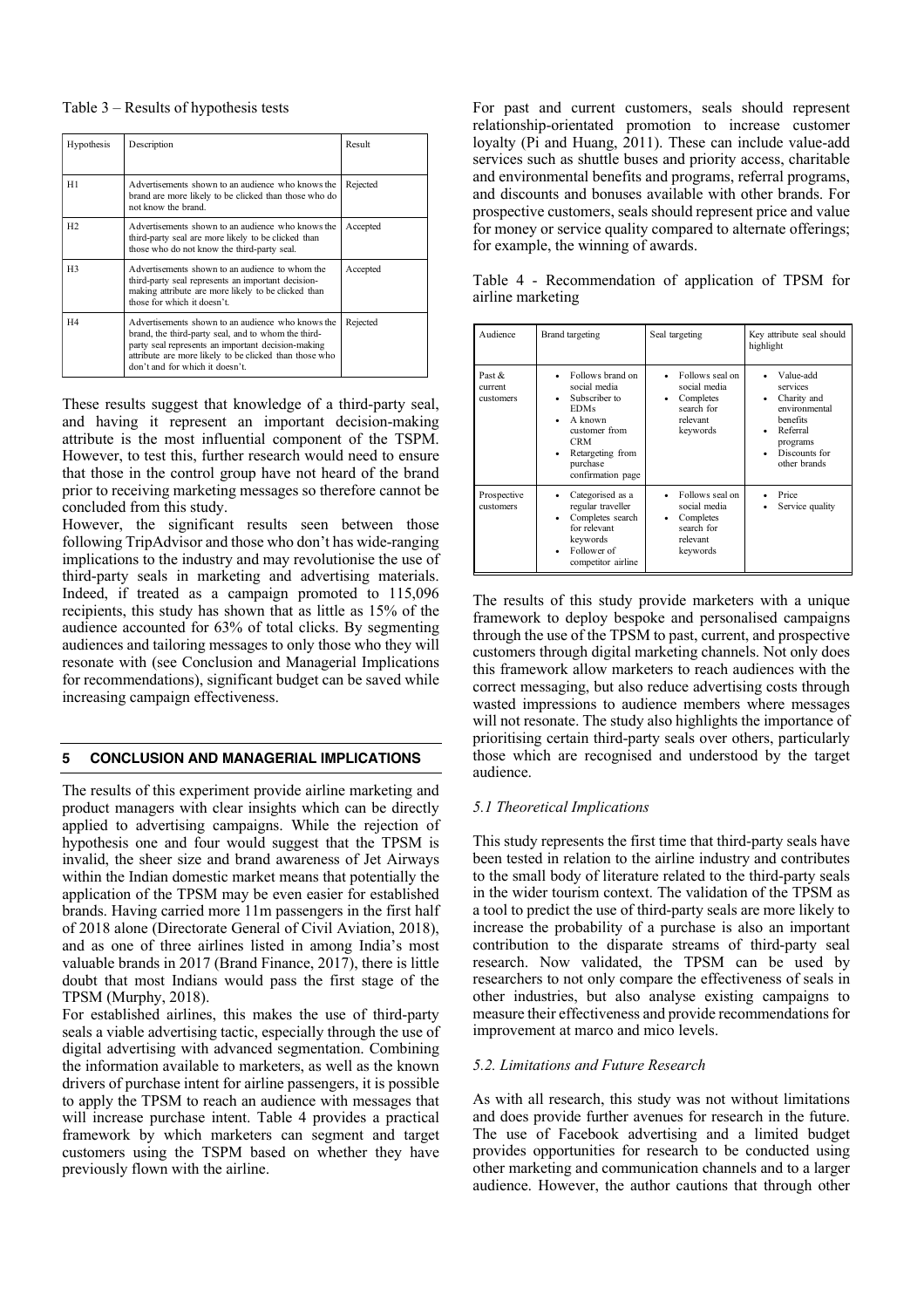channels, particularly those offline, it may be difficult to define audiences with certainty as was the case in this experiment. Similarly, the use of a well-known and singlemarket based airline provides the opportunity for future experiments to use less well known or start-up airlines, or application of the TPSM to airlines similar to Jet Airways in markets other than India.

#### **REFERENCES**

- Agag, G.M. and El-Masry, A.A., 2017. Why do consumers trust online travel websites? Drivers and outcomes of consumer trust toward online travel websites. Journal of Travel Research, 56(3), pp.347-369
- AirHelp. 2018. Top Airline Rankings Worldwide + Airline Ratings. [ONLINE] Available at: https://www.airhelp.com/en/airhelpscore/airline-ranking/. [Accessed 28 August 2018].
- Airline Ratings. 2018. Awards Airline Ratings. [ONLINE] Available at: https://www.airlineratings.com/awards/. [Accessed 28 August 2018].
- Atkinson, L. and Rosenthal, S., 2014. Signaling the green sell: the influence of eco-label source, argument specificity, and product involvement on consumer trust. Journal of Advertising, 43(1), pp.33-45.
- Bernard, Y., Bertrandias, L. and Elgaaied-Gambier, L., 2015. Shoppers' grocery choices in the presence of generalized ecolabelling. International Journal of Retail & Distribution Management, 43(4/5), pp.448-468.
- Biau, D.J., Jolles, B.M. and Porcher, R., 2010. P value and the theory of hypothesis testing: an explanation for new<br>researchers. Clinical Orthopaedics and Related researchers. Clinical Orthopaedics and Related Research®,468(3), pp.885-892.
- Brand Finance, 2017. India 100 2017 The annual report on the most valuable Indian brands - May 2017. (2017). [ebook] Brand Finance, p.12. Available at: Finance, p.12. Available at: http://brandfinance.com/images/upload/india\_100\_locked.pdf [Accessed 30 Aug. 2018].
- Caso, L., Iglesias, V. and De La Ballina, F.J., 2015. Quality certifications as hotel selection criteria. In Achieving competitive advantage through quality management (pp. 95- 110). Springer, Cham.
- Canstar Blue. 2018. Domestic Airlines 2018 Reviews & Ratings Canstar Blue. [ONLINE] Available at: https://www.canstarblue.com.au/domestic-airlines/. [Accessed 28 August 2018].
- Chatzigeorgiou, C. (2017). Modelling the impact of social media influencers on behavioural intentions of millennials: The case of tourism in rural areas in Greece. Journal of Tourism, Heritage & Services Marketing, 3(2), 25–29. http://doi.org/10.5281/zenodo.1209125
- Chia-Jung, C. and Pei-Chun, C., 2014. Preferences and willingness to pay for green hotel attributes in tourist choice behavior: The case of Taiwan. Journal of Travel & Tourism Marketing, 31(8), pp.937-957.
- Christou, E. (2015). Branding social media in the travel industry. Social and Behavioral Sciences, Vol. 175, pp 607-614. https://doi.org/10.1016/j.sbspro.2015.01.12
- Dam, Y.K.V. and Reuvekamp, M., 1995. Consumer knowledge and understanding of environmental seals in the Netherlands. ACR European Advances.
- Directorate General of Civil Aviation (2018). Performance of domestic airlines for the year 2018. [online] Directorate General of Civil Aviation, p.20. Available at: http://dgca.nic.in/reports/Traffic-ind.htm [Accessed 29 Aug. 2018].
- Escobar-Rodríguez, T. and Carvajal-Trujillo, E., 2013. Online drivers of consumer purchase of website airline tickets. Journal of Air Transport Management, 32, pp.58-64.
- Esparon, M., Gyuris, E. and Stoeckl, N., 2014. Does ECO certification deliver benefits? An empirical investigation of visitors' perceptions of the importance of ECO certification's attributes and of operators' performance. Journal of Sustainable Tourism,  $22(1)$ , pp. 148-169.
- Hu, X., Wu, G., Wu, Y. and Zhang, H., 2010. The effects of Web assurance seals on consumers' initial trust in an online vendor: A functional perspective. Decision support systems, 48(2), pp.407-418.
- Jarach, D., 2004. Future Scenarios For The European Airline Industry: A Marketing-based Perspective. Journal of Air Transportation, 9(2).
- Jet Airways. 2018. Best Price Promise Jet Airways. [ONLINE] Available at: https://www.jetairways.com/en/om/planyourtravel/best-price-
- promise.aspx. [Accessed 28 August 2018 Kamins, M.A. and Marks, L.J., 1991. The perception of kosher as a third party certification claim in advertising for familiar and unfamiliar brands. Journal of the Academy of Marketing Science, 19(3), pp.177-185.
- Kassianidis, P. and Christou, E. (2009). Brand confusion through advertising: The case of airlines and hotels. Journal of Tourism & Hospitality Management. 14(2), 97-121.
- Kim, S., Kim, I. and Hyun, S.S., 2016. First-Class in-Flight Services and Advertising Effectiveness: Antecedents of Customer-Centric Innovativeness and Brand Loyalty in the United States (US) Airline Industry. Journal of Travel & Tourism Marketing, 33(1), pp.118-140.
- Kimery, K.M. and McCord, M., 2006. Signals of trustworthiness in e-commerce: consumer understanding of third-party assurance seals. Journal of Electronic Commerce in Organizations (JECO), 4(4), pp.52-74.
- KLM. 2018. KLM globally rewarded by travelers with TripAdvisor Travelers' Choice Awards. [ONLINE] Available at: https://news.klm.com/klm-globally-rewarded-by-travelerswith-tripadvisor-travelers-choice-awrds/. [Accessed 28 August 2018].
- Kohavi, R., Deng, A., Longbotham, R. and Xu, Y., 2014, August. Seven rules of thumb for web site experimenters. In Proceedings of the 20thACM SIGKDD international conference on Knowledge discovery and data mining (pp. 1857-1866). ACM
- Kohavi, R. and Longbotham, R., 2017. Online controlled experiments and a/b testing. In Encyclopedia of machine learning and data mining (pp. 922-929). Springer US.
- Lockyer, T. and Roberts, L., 2009. Motel accommodation: trigger points to guest accommodation selection. International Journal of Contemporary Hospitality Management, 21(1), pp.24-37.
- McKnight, D.H., , C.J. and Choudhury, V., 2004. Shifting Factors and the Ineffectiveness of Third-Party Assurance Seals: A twostage model of initial trust in a web business. Electronic Markets, 14(3), pp.252-266.
- Misirlis, M., Lekakos, G. & Vlachopoulou. M. (2018). Associating Facebook Measurable Activities with Personality Traits: A Fuzzy Sets Approach. Journal of Tourism, Heritage & Services Marketing, 4(2), 10–16. http://doi.org/10.5281/zenodo.1490360
- Murphy, D., 2018. The Seal of Approval. Introducing the Third-Party Seal Model. Expert Journal of Marketing, 6(2), pp. 33- 44.
- Norberg, H.M., 2000. The Certification Mark as a Brand Support? An Evaluation by Consumers. Proceedings of The Food Sector in Transition-Nordic Research, pp.14-15.
- Orth, U.R. and Krška, P., 2001. Quality signals in wine marketing: the role of exhibition awards. The International Food and Agribusiness Management Review, 4(4), pp.385-397.